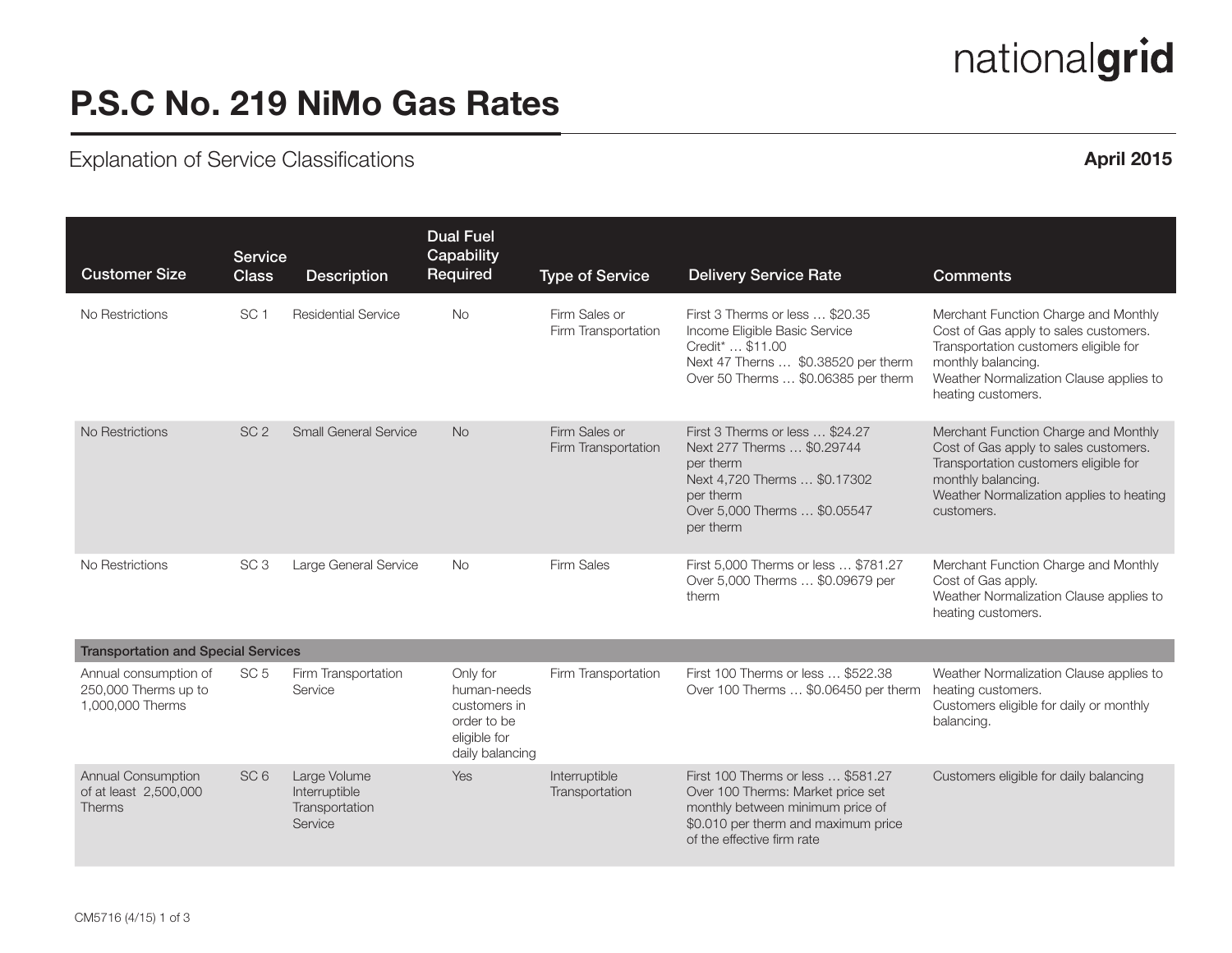| <b>Customer Size</b>                                                               | <b>Service</b><br><b>Class</b> | <b>Description</b>                                                   | <b>Dual Fuel</b><br>Capability<br>Required                                                | <b>Type of Service</b>               | <b>Delivery Service Rate</b>                                                                                                                                                                                                                                                     | <b>Comments</b>                                                                                                                                                        |
|------------------------------------------------------------------------------------|--------------------------------|----------------------------------------------------------------------|-------------------------------------------------------------------------------------------|--------------------------------------|----------------------------------------------------------------------------------------------------------------------------------------------------------------------------------------------------------------------------------------------------------------------------------|------------------------------------------------------------------------------------------------------------------------------------------------------------------------|
| Annual Consumption<br>of 50,000 Therms up to<br>250,000 Therms                     | SC <sub>7</sub>                | Small Volume Firm<br>Transportation                                  | Only for<br>human-needs<br>customers in<br>order to be<br>eligible for daily<br>balancing | Firm Transportation                  | First 2,100 Therms or less  \$361.27<br>Over 2,100 Therms  \$0.11896 per therm                                                                                                                                                                                                   | Weather Normalization Clause applies to<br>heating customers.<br>Customers eligible for daily or monthly<br>balancing.                                                 |
| <b>Annual Consumption</b><br>of at least 1,000,000<br><b>Therms</b>                | SC <sub>8</sub>                | Gas Transportation<br>Service with Standby<br><b>Sales Service</b>   | <b>No</b>                                                                                 | Firm Transportation                  | First 100 Therms or less  \$924.04<br>Next 99,900 Therms  \$0.06569 per therm<br>Next 400,000 Therms  \$0.06182 per therm<br>Over 500,000 Therms  \$0.05333 per therm                                                                                                            | Customers eligible for daily balancing                                                                                                                                 |
|                                                                                    |                                | <b>Standby Sales Service</b>                                         | <b>No</b>                                                                                 | <b>Firm Sales</b>                    | Standby Sales consists of Daily Contract<br>Demand Rate and Daily Commodity Cost<br>of Gas.                                                                                                                                                                                      |                                                                                                                                                                        |
| Negotiated                                                                         | SC <sub>9</sub>                | Transportation service for No<br>long-term large volume<br>customers |                                                                                           | Negotiated                           | Negotiated in each contract                                                                                                                                                                                                                                                      | For contracts effective subsequent to<br>June 1, 1996, daily and monthly cashout<br>apply unless balancing occurs upstream<br>of National Grid.                        |
| Terms of Load<br>Aggregation                                                       | SC 11                          | Load Aggregation                                                     | NA.                                                                                       | <b>NA</b>                            | <b>NA</b>                                                                                                                                                                                                                                                                        | Applicable to Marketers or Direct<br>Customers that provide transportation<br>service.                                                                                 |
| Annual consumption less SC 12<br>than 250,000 Therms                               |                                | Non-Residential<br><b>Distributed Generation</b><br>Service          | <b>NA</b>                                                                                 | Firm Sales or<br>Firm Transportation | First 3 Therms or less  \$148.27<br>Over 3 Therms (Apr to Oct)  \$0.05074 per<br>therm<br>Over 3 Therms (Nov to Mar)  \$0.06429 per<br>therm                                                                                                                                     | Merchant Function Charge and Monthly<br>Cost of Gas apply to sales customers.<br>Weather Normalization Clause and<br>Economic Development Rates are not<br>applicable  |
| Annual consumption<br>250,000 Therms to<br>1,000,000 Therms                        | SC 12                          | Non-Residential Distrib-<br>uted Generation Service                  | NA.                                                                                       | Firm Sales or<br>Firm Transportation | First 3 Therms or less  \$466.54<br>Over 3 Therms (Apr to Oct)  \$0.04522<br>per therm<br>Over 3 Therms (Nov to Mar)  \$0.05728<br>per therm                                                                                                                                     | Merchant Function Charge and Monthly<br>Cost of Gas apply to sales customers.<br>Weather Normalization Clause and<br>Economic Development Rates are not<br>applicable. |
| Annual consumption<br>qreater than 1,000,000<br>Therms, but less than<br>2,500,000 | SC 12                          | Non-Residential<br><b>Distributed Generation</b><br>Service          | <b>NA</b>                                                                                 | Firm Sales or<br>Firm Transportation | First 100 Therms or less  \$1,401.27<br>Next 499,900 Therms (Apr to Oct)<br>\$0.04216 per therm<br>Next 499,900 Therms (Nov to Mar)<br>\$0.05340 per therm<br>Over 500,000 Therms (Apr to Oct)<br>\$0.03615 per therm<br>Over 500,000 Therms (Nov to Mar)<br>\$0.04578 per therm | Merchant Function Charge and Monthly<br>Cost of Gas apply to sales customers.<br>Weather Normalization Clause and<br>Economic Development Rates are not<br>applicable. |